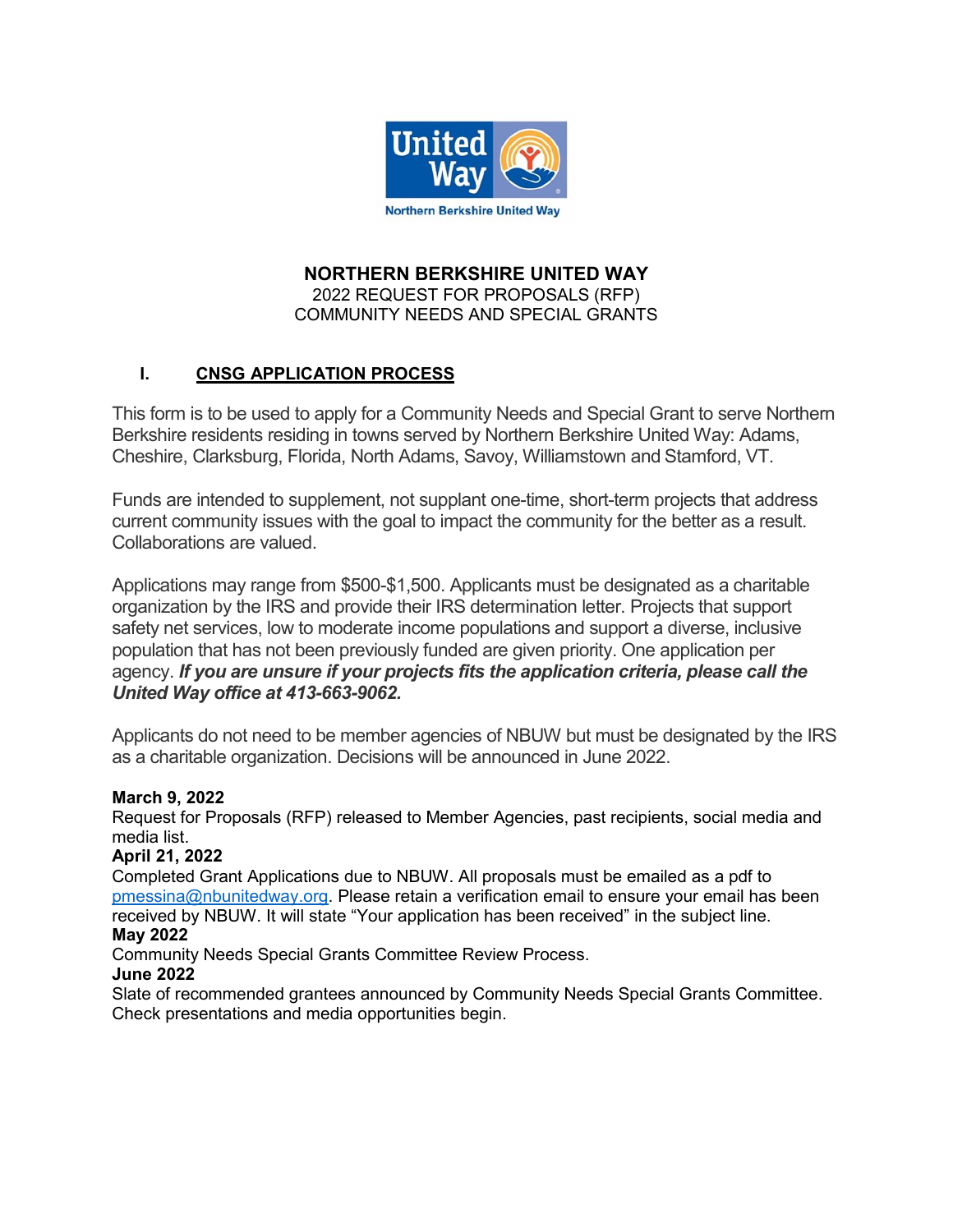#### **II. CNSG APPLICATION QUESTIONS (2 Pages Maximum)**

- 1. Organization Name and Address
- 2. Describe your organization's mission.
- *3.* Provide a brief project description and how it fits into your organizations' mission. *If this is not a one-time grant and has been funded previously, describe why this grant application should be considered.*
- 4. Describe the need for this project, and how it will impact the safety net for low and moderate income populations in the community.
- 5. Is this project being funded by other sources? Have you applied elsewhere for funds or grants for this project?
- 6. Describe how this project focuses on populations experiencing disparities impacted by structural and institutional racism?
- 7. Describe your plan for implementation, including a timeline for each step of the process.
- 8. What short term and long term impacts do you expect your project will have on the community?
- 9. Will your project generate community interest, involvement, and/or volunteerism? Will this involve collaboration with other community partners?
- 10. Describe how you will promote in the press/media that your one time grant is addressing a current community need.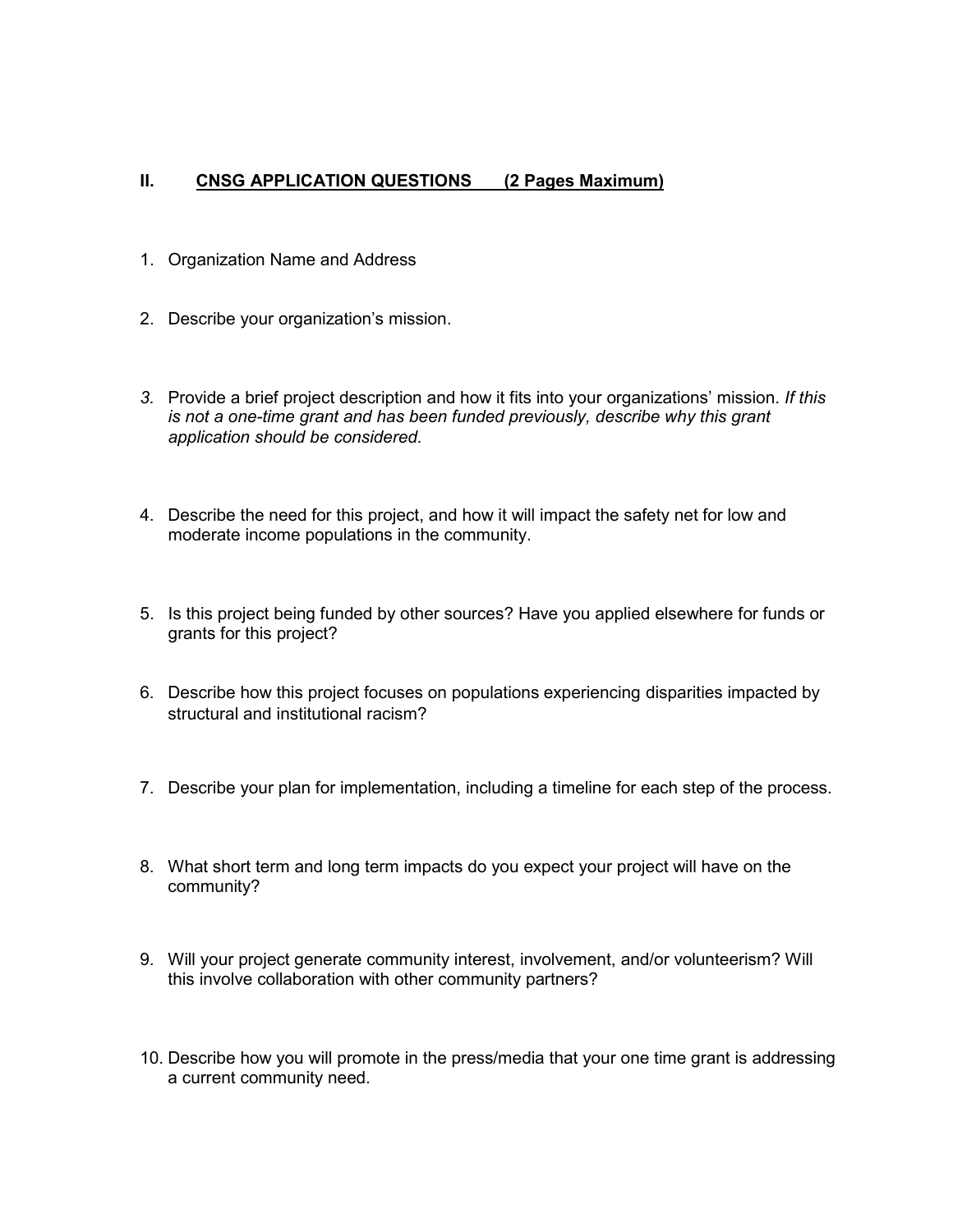- 11. Describe how you will visibly recognize NBUW for this funding opportunity.
- 12. Are you able to modify your project if you receive fewer funds than requested? If so, how would you do so?

#### **III. PROJECT BUDGET**

You may modify this form or attach your own version to the application.

| <b>PROJECT REVENUE</b>            | <b>AMOUNT</b> |
|-----------------------------------|---------------|
| <b>NBUW Community Needs Grant</b> |               |
| <b>Agency Contribution</b>        |               |
|                                   |               |
|                                   |               |
|                                   |               |
|                                   |               |
|                                   |               |

**Total Revenue \$**

#### PROJECT EXPENSES AMOUNT

**Total Expenses \$ Balance \$**

#### **GRANT REVIEW PROCESS**

The CNSG Committee of NBUW reviews community priorities each year with community members and volunteers who understand the needs of the community. The committee will take into account the unique assets and needs in Northern Berkshire and evaluate all applications in conjunction with available funding.

## **PROGRAM OUTCOMES**